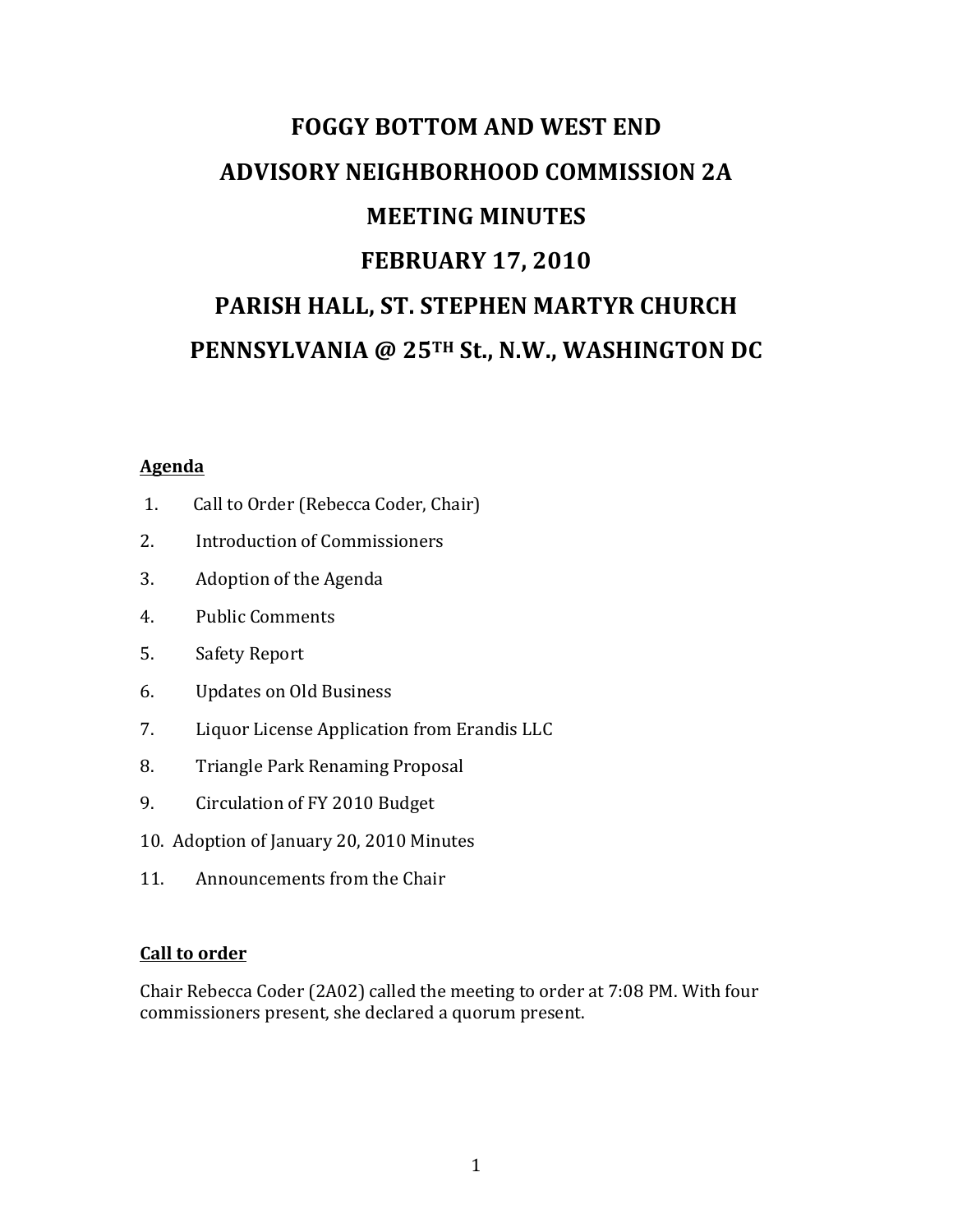## **Introduction of Commissioners**

Commissioners Asher Corson (2A03), Armando Irizarry (2A04), David Lehrman (2A01) and Chair Rebecca Coder (2A02) introduced themselves. Commissioner Florence Harmon  $(2A06)$  joined the meeting at  $7:18$ .

## **Adoption of the agenda**

Commissioner Corson asked consent to add consideration of a resolution on billboard blight in the District of Columbia to the agenda. No objection being raised, this matter was inserted after item  $8$  in the draft agenda.

## **Public Comments and Announcements**

Gary Griffith, speaking on behalf of Friends of Francis Field, announced that the hearing before the Board of Zoning Appeals on the certificates of occupancy issued for the apartment building at 1255 25<sup>th</sup> St. has been rescheduled for February 23 @ 1 PM. He reported progress in the form of first steps in the promised renovation of Francis Field by the developer.

A representative of Census 2010 announced that fieldworker positions for the 2010 census were now available and offered brochures describing the importance of the census for the city's continued development.

## **Safety Report**

Officer J.A. Pettigrew of the 2<sup>nd</sup> District Metropolitan Police reported declines in Police Service Area 207 in all crime categories except assault in January 2010 compared with the same month in 2009. However, he warned that these statistics are for reported crimes and that many crimes go unreported. He described Foggy Bottom/West End as, with adjacent areas of Georgetown and the Dupont Circle/Golden Triangle area, as a "playground for crooks," with the Foggy Bottom Metro Station experiencing visits by professional criminals "on a daily basis." The officer reiterated admonitions to remain personally vigilant to potential crime situations and to call police at 911 immediately rather than confronting perpretrators.

## **Public Comments and Announcements**

Chair Coder reopened this segment of the meeting to accommodate a speaker who had erroneously assumed that the Commission was meeting at West End Library.

A representative of DC Jobs with Justice introduced a worker now on strike against Wings Enterprises, a sub-contractor at work on the Boston Properties building now rising on Square 54 owned by George Washington University; she served as translator as he stated the strike's causes and objectives in Spanish. Discussion focused on the assertion that Wings Enterprises refused to enter into direct communication with the striking workers and on the relation of this subcontractor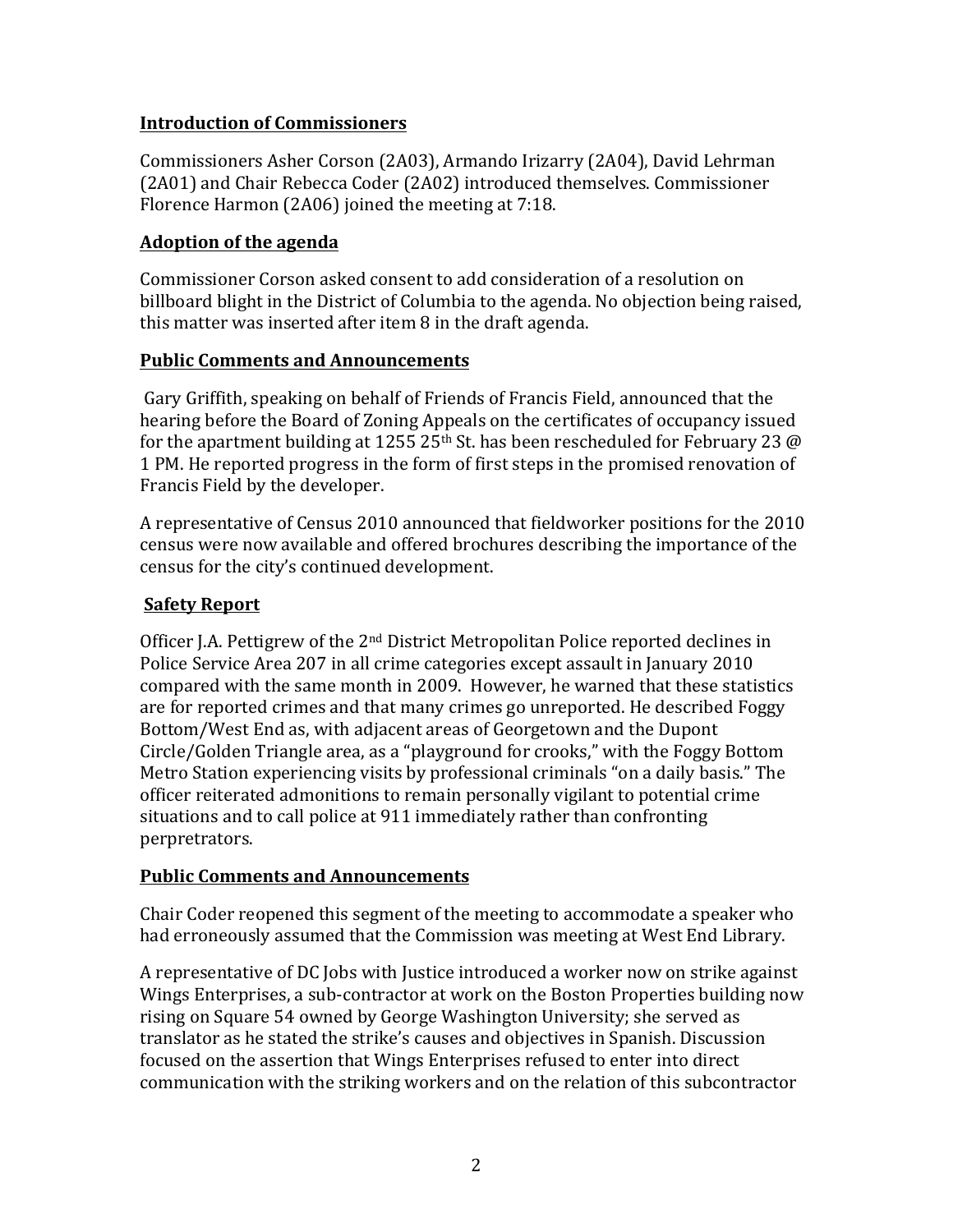to GWU. Michael Akin of GWU explained that Wings Enterprises is a sub-contractor of a sub-contractor of Boston Properties, a GWU contractor.

Commissioner Irizarry moved the consideration of a resolution urging Wings Enterprises to communicate directly with its disaffected workers and urging George Washington University to join with the Commission in supporting such communication. The resolution was adopted, with a quorum present, by a vote of 5-0.

## **Updates on old business**

Chair Coder reported on efforts by Equity Residential (EQR) to persuade city officials to support its plans for Stevens School, which have been accepted by the Deputy Mayor for Planning and Economic Development (DMPED) over the opposition of this Commission and other community groups. Discussion focused initially on the status of the building as an official landmark and subsequently on the purpose and efficacy of further discussion with the developer since EQR remains committed to operating only rental properties and the Commission strongly favors home ownership. Sherry Rutherford Krokowski of Requity, an EQR representative advocated, urged continued "conversation." The chair stated that the topic would be added to the agenda of the Commission's March meeting.

In other old business, Chair Coder reported the acceptance by the Urban Forestry Administration's of the ANC's K Street Trees committee report and the UFA's review of the report's proposal regarding tree replacements. She announced that the Commission will present its protest of the liquor license application of Panutat LLC dba "Sanctuary 21" on February 22. She announced also that DMPED's decision timeframe on the West End Library and Fire Station redevelopment was uncertain: "hoping for march but many moving variables so won't commit." The Office of Zoning's final rule on retail zoning in certain SP-2 areas was also announced.

## **Liquor license application of Ernandis LLC doing business as "Litestars"**

Scott Rome, attorney for Erandis LLC, appeared with his clients to explain the business plan and food service concept of Litestars, a restaurant planned for 2101 L St., N.W. Discussion focused on Litestars' healthful menu concept and on the desirability of such mid-priced restaurants in enhancing the livability of the Foggy Bottom and West End neighborhoods. Chair Coder moved that the Commission support Erandis in its ABRA application and also in any future public space application to the District Department of Transportation (DDOT.) The motion was approved by a vote of 5-0.

## Naming park space in honor of Duke Ellington

Anita Darnell described a proposal to designate the unnamed triangular park at the intersection of New Hampshire Avenue with M. St. and  $21^{st}$  St. "Duke Ellington Park" in honor of the composer and musician who was born nearby on Ward Place in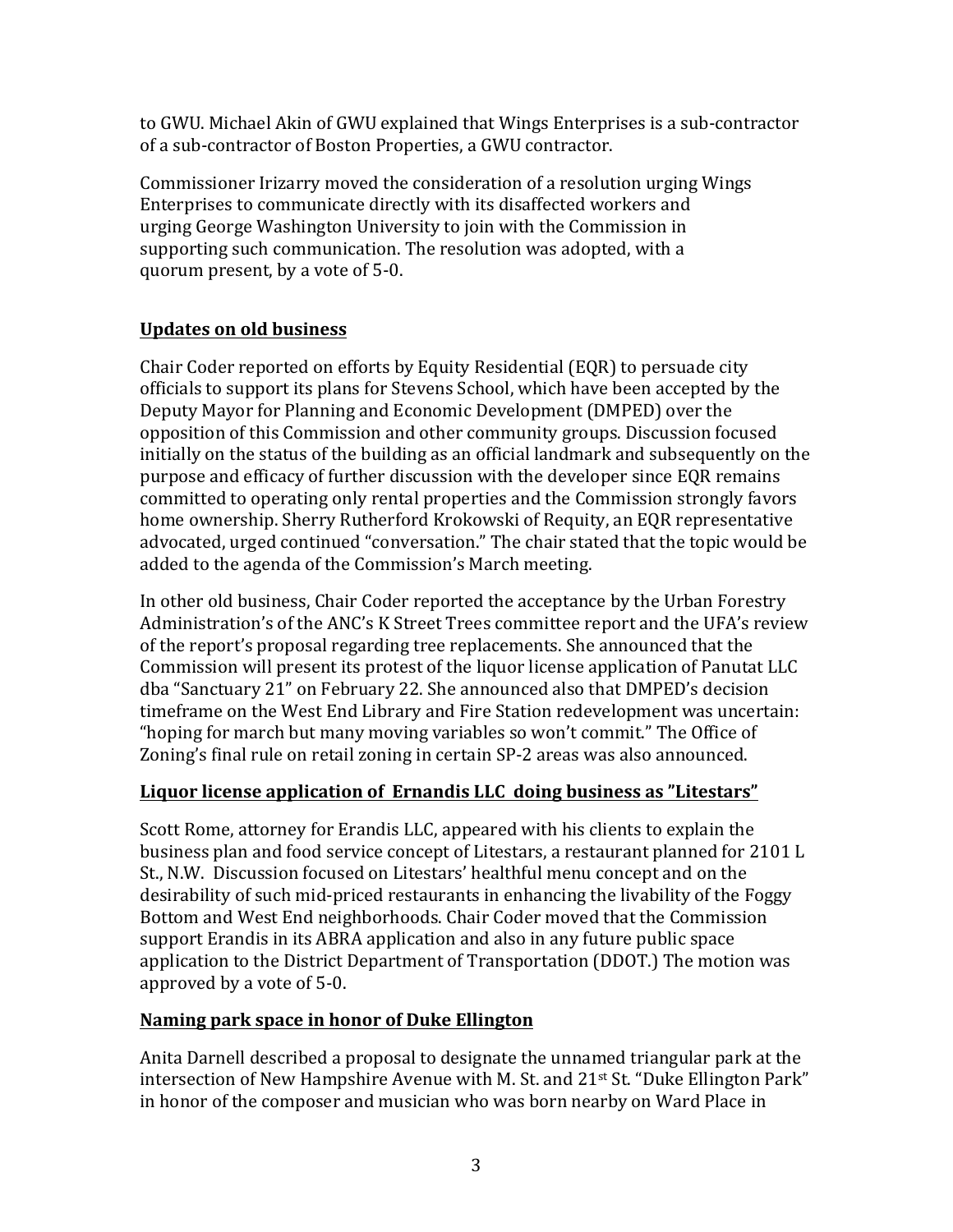1899, Dick Golden spoke at length on Ellington's career and on the national and international honors he received during and after his lifetime. Chair Coder moved adoption of the following resolution, which was adopted by a vote of 5-0.

WHEREAS, Edward Kennedy "Duke" Ellington's birth in the West End neighborhood of Washington, DC, has been established by his official District of Columbia birth certificate, which shows that he was delivered by a midwife on April 29, 1899, at a house at 2129 Ward Place; and

WHEREAS, Duke Ellington's achievements as a major figure in American music- -as a composer, instrumentalist, and band leader--have been recognized before and after his death in 1974, specifically:

In 1966 he was awarded the Grammy Lifetime Achievement Award. In 1969, he was awarded the Presidential Medal of Freedom. In 1973, he was made a member of the French Legion of Honor. In 1986 he was depicted for the first time on a United States postage stamp. In 1999 he was awarded a citation by the Pulitzer Prize Board. In 2009, he was depicted on on a commemorative U.S. quarter by the United States Mint; and

WHEREAS, residents of today's West End neighborhood wish to recognize and honor West End native Duke Ellington with a fitting memorial.

THEREFORE, BE IT RESOLVED that the unnamed triangular park at the intersection of New Hampshire Avenue, M Street, and 21st Street NW--which is the nearest public park to Duke Ellington's birthplace on Ward Place--be named "Duke Ellington Park."

## **Resolution on billboard blight in the District of Columbia**

Commissioner Corson read a draft resolution that had been circulated to commissioners earlier and accepted as friendly amendments the deletion of certain phrases proposed by Commissioner Lehrman. The resolution was then adopted by a vote of 5-0. The action clause of the resolution is as follows; the full text and the findings which accompany it are appended to these minutes.

## RESOLVED that ANC2A

1. Commends the Department of Consumer and Regulatory Affairs for its renewed efforts to secure the removal of offensive billboards in the District;

2. urges the Council of the District of Columbia

A. to disapprove the resolution entitled "Billboard Blight" Removal Approval Resolution;"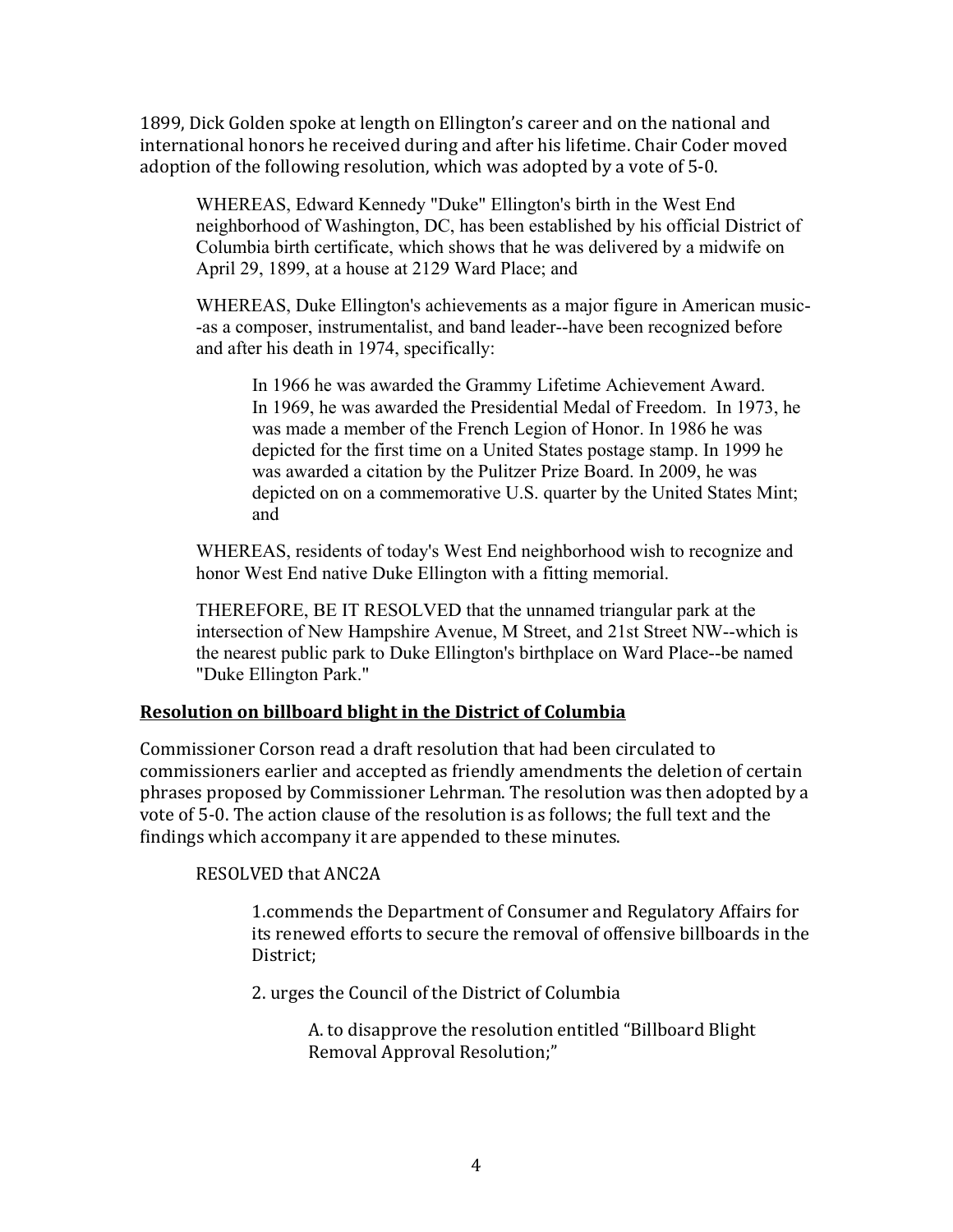B. take up for consideration as permanent legislation the forward-looking proposals of DCRA as a first step toward significant and effective regulations for combating billboard blight in the District.

## **Circulation of FY 2010 Budget**

Chair Coder directed attention to the budget proposal provided to each commissioner and which will be made available to the public via the ANC2A website. Discussion focused on equipment needs and the removal of an hour limitation on work by the executive director. The budget will come up for final review and approval at the March 17 meeting.

## **Adoption of January 20, 2010 minutes**

Chair Coder moved the approval of the minutes as drafted and revised by the executive director. She added to the motion recognition to Commissioner Irizarry and appreciation of his leadership of the Commission during his 2009-10 term as chair.

## **Announcements from the Chair**

The next three meetings of the Commission, scheduled for March 17, April 21 and May 19, 2010, will be held in the large meeting room of the West End Neighborhood Library from 7 until 9 PM.

There being no further business, the Commission adjourned at 8:59 PM.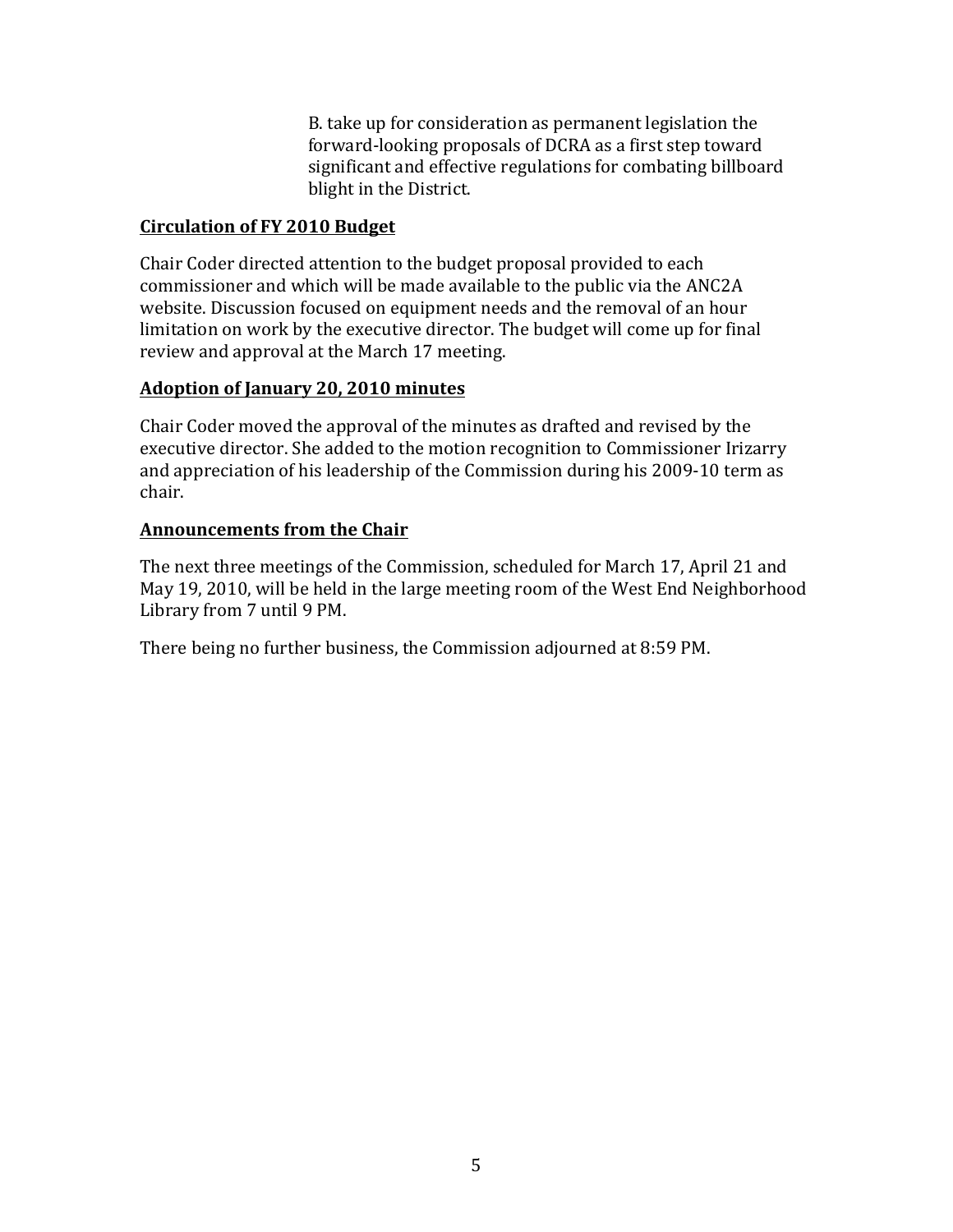## Appendix: Resolution on billboard blight in the District of Columbia

WHEREAS, in 1931, as a means of protecting the nation's capital city against visual pollution by billboards, the United States Congress banned the erection of new billboards in the District, conferring "grandfather" rights on then-existing billboards; 

WHEREAS an undetermined number of grandfathered billboards still exist;

WHEREAS, notwithstanding the Congressional ban, the District has become littered over the years with additional billboards of all sizes and configurations;

WHEREAS in 2000, the Congressional ban was seriously breached when the Mayor, at the insistence of billboard companies, proposed regulations that allowed huge billboards dubbed Special Signs" to be erected in the District employing a new technology that can produce signs of enormous size of 10,000 square feet or more, covering the side of a many-story building (while existing DC regulations limit the size of other billboards to 300 square feet);

WHEREAS the Council allowed those regulations to become law;

WHEREAS these actions provoked vigorous and widespread opposition at the neighborhood, District-wide and national levels, resulting in 2001 in the Council's enacting a Permanent Moratorium on any new Special Sign Permits beyond 32 permits that had already been issued, and defining the geographic areas within which Special Signs could be located;

WHEREAS the Department of Consumer and Regulatory Affairs has recently undertaken vigorous efforts to get rid of billboard blight, resulting in the removal of a number of billboards erected in violation of District law, but also resulting in a lawsuit by Clear Channel, Inc., the owner of five of the old "grandfathered" billboards located in residential neighborhoods to block their removal by the District; 

WHEREAS DCRA then rescinded the removal order, opting instead to draft and publish in the DC Register on December 11, 2009 proposed forward-looking regulations that, among other things, would have made clear the District's right to remove such billboards by means of "amortization", without concessions to the billboard company -- a mechanism successfully used by many jurisdictions to get rid of billboard blight and regarded as anathema by the billboard industry;

WHEREAS notwithstanding DCRA's proposed new regulations, the Attorney General of the District agreeing to a settlement with Clear Channel by which the company would remove the five old billboards, in return for which the District agreed  $(1)$  to rescind DCRA's proposed new regulations,  $(2)$  to propose other new regulations lifting the Special Sign moratorium to allow DCRA to issue new Special Sign permits to any owners of grandfathered billboards in return for the removal of